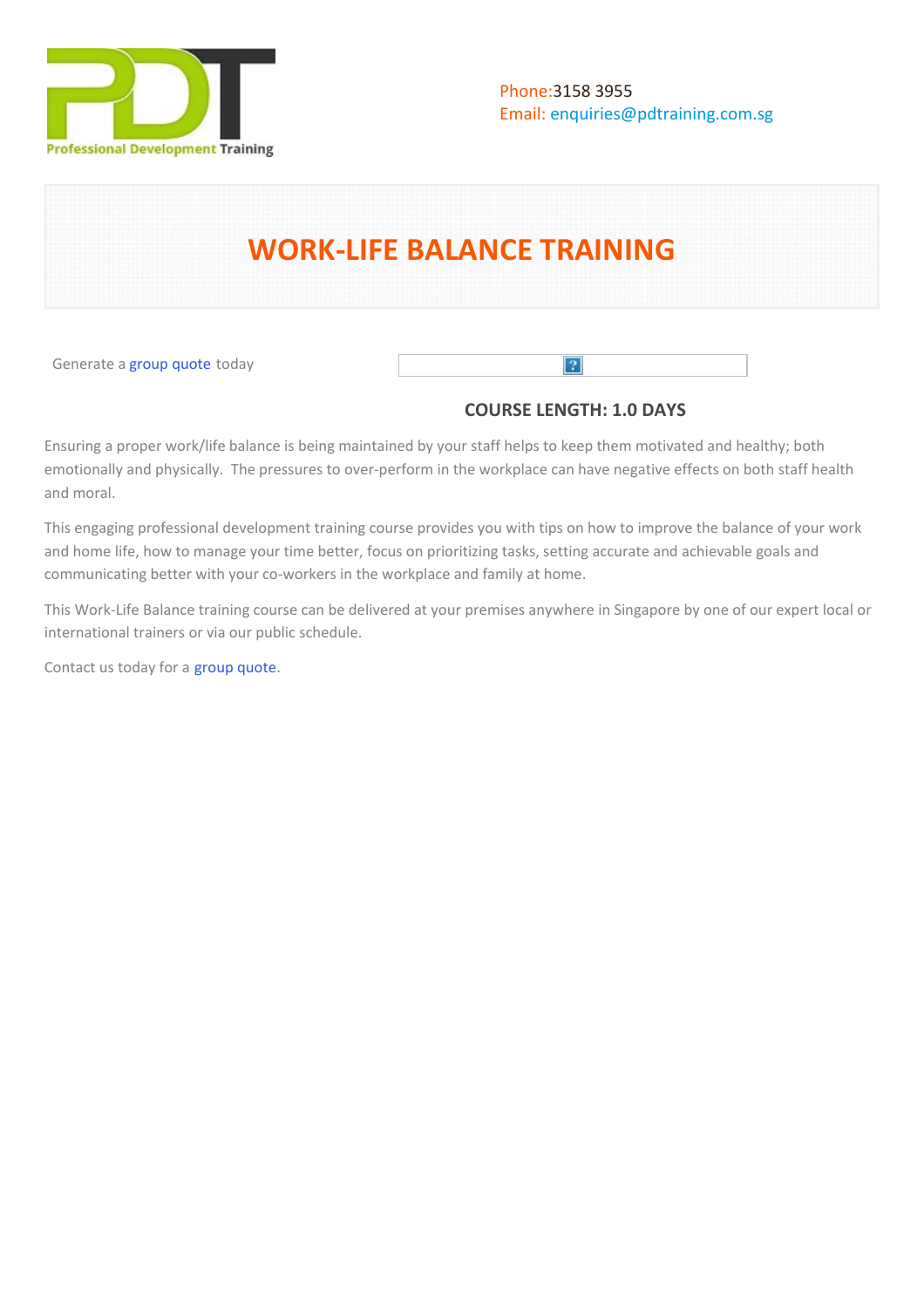# **WORK-LIFE BALANCE TRAINING COURSE OUTLINE**

#### **FOREWORD**

Effective management of both your work life and your home life is necessary for you to be able to achieve your desired results in either situation. Balancing your work and home life is vital to boosting your productivity and satisfaction, while maintaining your emotional and physical health.

Creating a balance between work and life can be challenging as both demand our attention and energy. When properly balancing a career and personal life, you will become healthier, mentally and physically, with an enhanced lifestyle. With a proper work-life balance, you will be able to manage your time better, which will impact various aspects of your life positively. This workshop will provide you training in focusing on relevant life and work matters, setting practical goals, and communicating and managing others better.

#### **OUTCOMES**

#### **After completing this course, participants will have learned to:**

- ▶ Understand the benefits of a work-life balance
- $\blacktriangleright$  Recognize the signs of an unbalanced life
- Extern about employer resources for a balanced lifestyle
- Telecommunicate effectively
- **Master time management and goal setting**
- Leave work stress at work, and home stress at home
- $\blacktriangleright$  Work at a home office productively
- Manage time effectively
- Find the most effective work methods for you
- Improve life at home by spending time alone
- Draw a boundary between work and home
- Create a balance at work and at home
- Learn to manage stress

#### **MODULES**

#### Lesson 1: Getting Started

- Housekeeping Items
- 
- **Workshop Objectives**
- The Parking Lot
- **Action Plan**

#### Lesson 2: Benefits of a Healthy Balance

- Why It's Important
- Pre-Assignment Review **Exercise 2018** Increased Productivity
	- Improved Mental and Physical Health
	- Increased Morale
	- Case Study